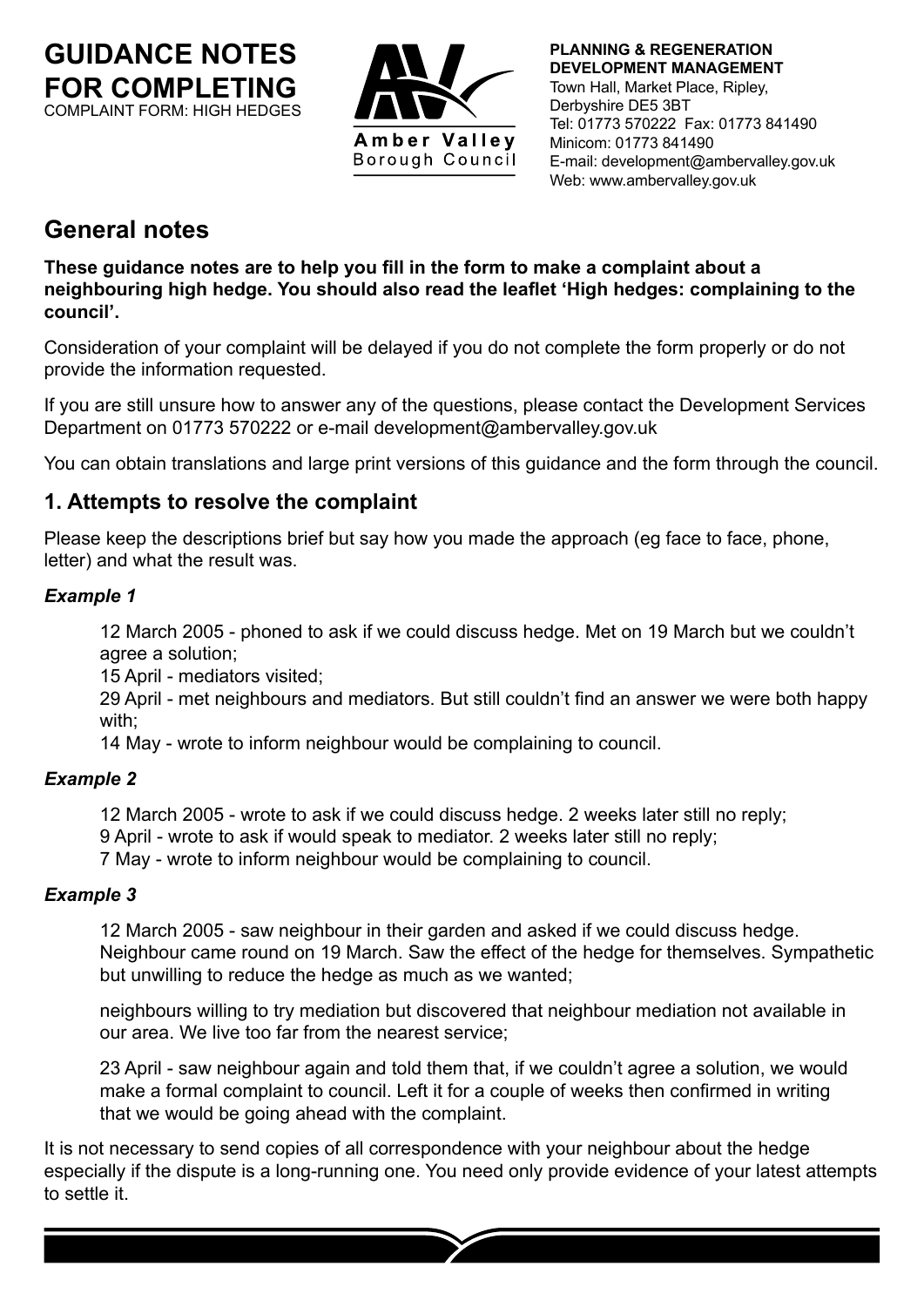# **2. Criteria for making a complaint**

#### **Who can complain**

2.6 You must be the owner or occupier of the property affected by a high hedge in order to make a formal complaint to the council.

If you do not own the property (eg because you are a tenant or a leaseholder), you can still make a complaint. But you should let the owner (eg landlord or management company) know what you are doing.

2.7 The property does not have to be wholly residential but must include some living accommodation otherwise we cannot consider the complaint.

## **3. Grounds of complaint**

It will help if you provide as much information as you can but keep it factual. Remember that a copy of this form will be sent to the person who owns the site where the hedge is growing, and to the person living there if they are different people.

Concentrate on the hedge and the disadvantages you actually experience because it is too tall.

We cannot consider problems that are not connected with the height of the hedge. For example, if the roots of the hedge are pushing up a path.

Nor can we consider things that are not directly about the hedge in question. For example, that other people keep their hedges trimmed to a lower height; or that the worry is making you ill.

Please also provide a photo of the hedge and a plan showing the location of the hedge and surrounding properties.

When drawing your plan, please look at the example below and make sure that you:

- Mark and name surrounding roads.
- Sketch in buildings, including adjoining properties. Add house numbers or names.
- Mark clearly the position of the hedge and how far it extends.
- Mark which way north is.

#### **(example of typical plan » see last page)**

Please include copies of any professional reports that you may have had prepared. If you are complaining about the hedge blocking light, please mark which way is north on your plan (see note on section 4 above) and provide relevant measurements (eg size of garden, distance between the hedge and any windows affected). All measurements must be in metres (m).

## **4. Previous complaints to the council**

We only need to know about formal complaints, made under the high hedges part of the Antisocial Behaviour Act 2003. You don't need to tell us about telephone calls or other informal contact with the council about your hedge problems.

## **5. Who's who in the parties**

We need all these names and addresses because there are some documents that we are required, by law, to send to the owner and occupier of the land on which the hedge grows. These include our decision on the complaint.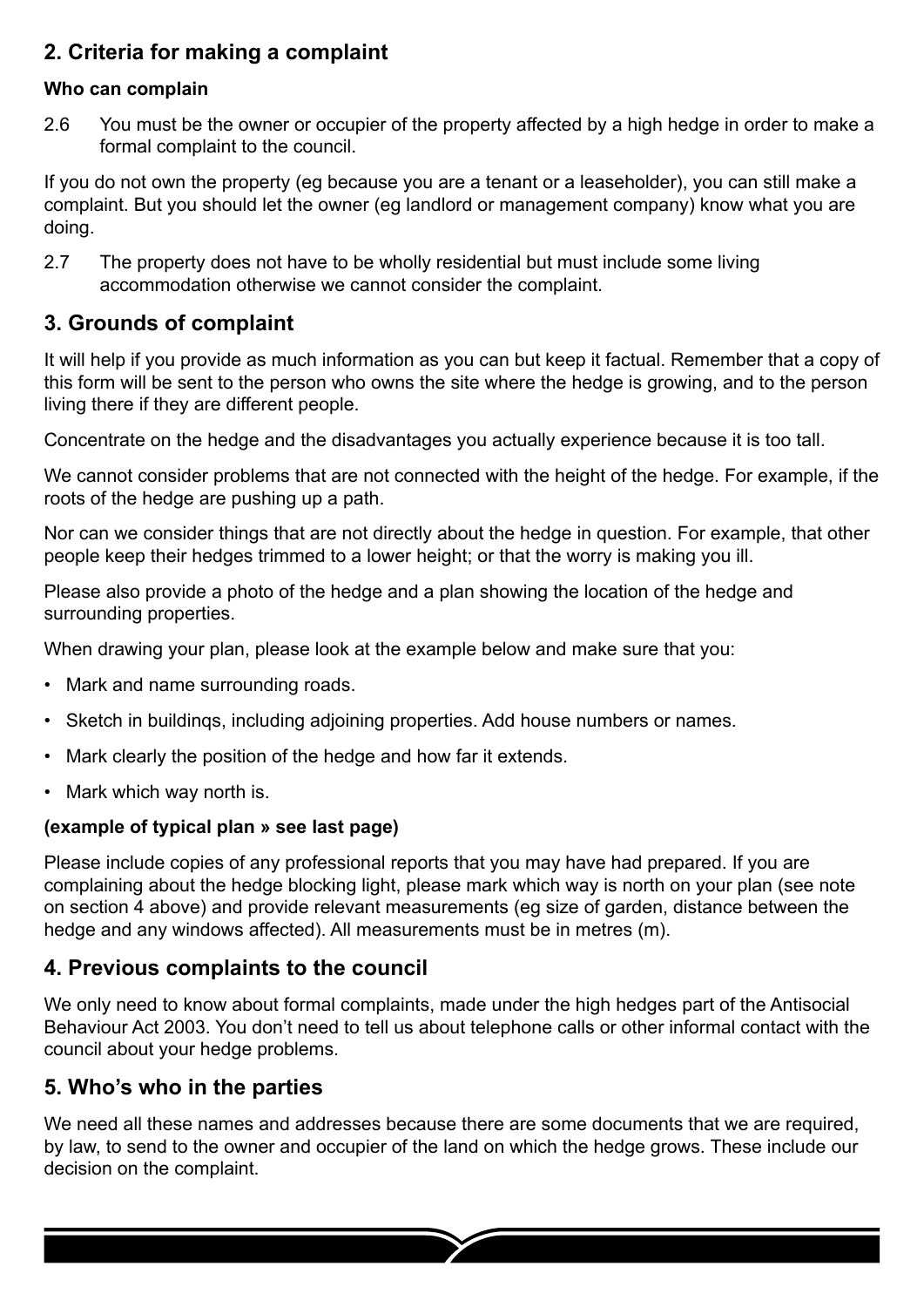5.1 Even if someone else is submitting the complaint on your behalf, it is important that we have the complainant's contact details.

Tick the 'yes' box if you prefer to be contacted bye-mail. We cannot send documents to you electronically unless you agree.

5.2 We need this information because we will have to get in touch with this person to arrange to visit the property so that we can see for ourselves the effect of the hedge.

5.3 Complete this section if you are a professional adviser, relative, friend or other representative.

**This person will be our main contact on all matters relating to this complaint**. We will direct all queries and correspondence to them. Please bear this in mind.

If you tick the 'yes' box, we may conduct all business relating to this complaint bye-mail. But we cannot send documents to you electronically unless you agree.

5.4 This will normally be the person you have talked to when you tried to agree a solution to your hedge problems.

If the site where the hedge is growing does not have a. postal address, use the box to describe as clearly as possible where it is, eg 'Land to rear of 12 to 18 High Street' or 'Park adjoining Main Road'.

We need this information because we will have to contact these people for their comments, and to arrange to visit the site where the hedge is growing.

5.5 If you are in any doubt about who owns the property where the hedge is situated, you can check With the Land Registry. The relevant form (313) is on their website (www.landregistry.gov.uk) or can be obtained from the Local Office. The current fee for this service is £4, if you know the full postal address of the property.

Alternatively, Land Register Online (at www.landregisteronline.gov.uk) provides easy access to details of registered properties in England. Copies of title plans and registers held in electronic format can be downloaded in PDF format for £2 each. The register includes ownership details.

# **6. Supporting documents**

Please make sure you have ticked all the relevant boxes.

If you have ticked the last box, please list these documents by date and title (eg January 2005\_ surveyor's report). This will help us to check that we have got everything.

If you are submitting this form by email but will be posting supporting documents to us separately, put a reference number or title on them (eg hedge complaint, 12 High Street) so that we can match them up with your complaint.

# **7. Sending the complaint**

You should make out your cheque for £200.00 made payable to Amber Valley Borough Council